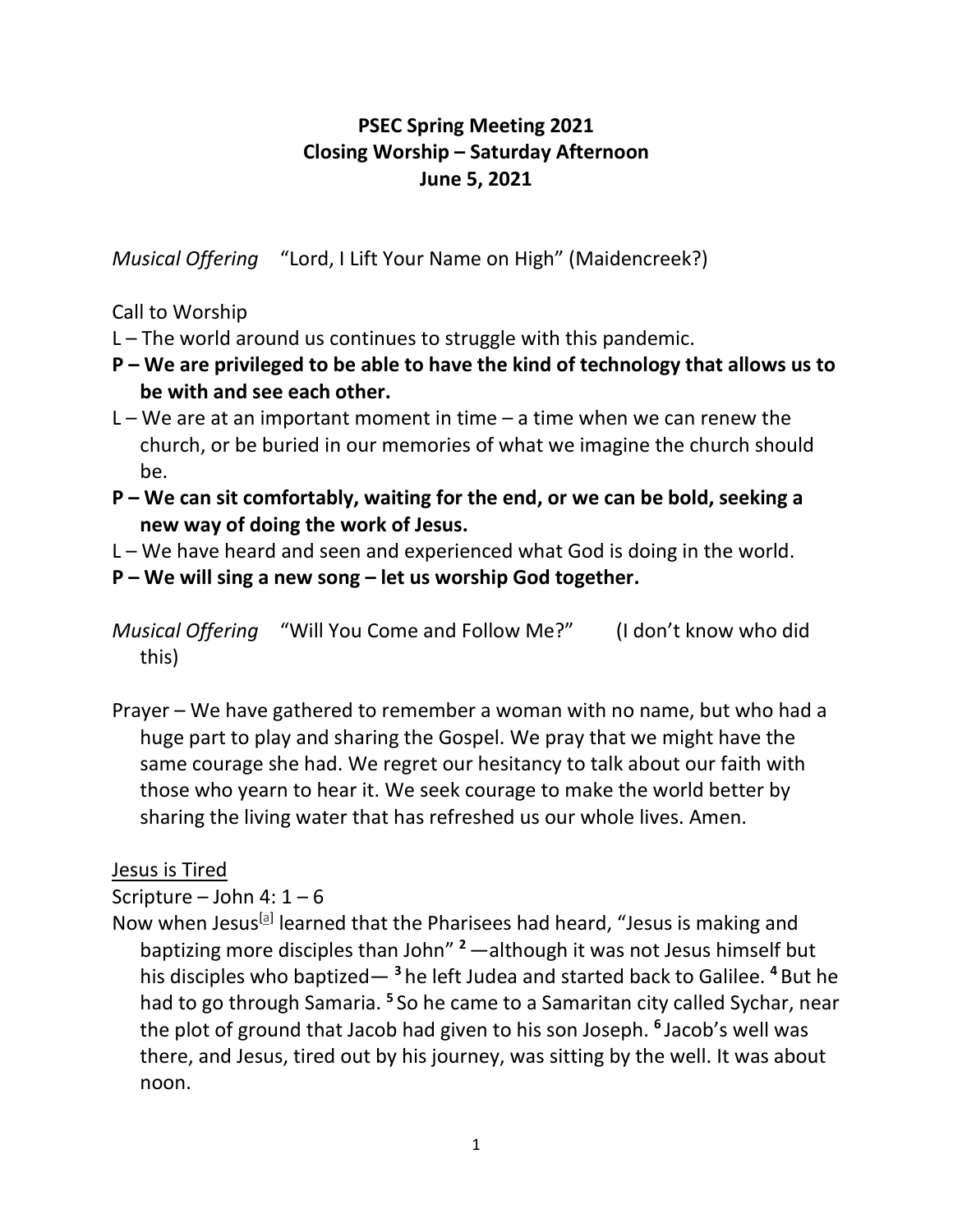- *Musical Offering* + This is the solo after the sermon from April 18 service from Carverville UCC)
- Prayer Our hearts are full of the wonder of Your love and grace, and we feel privileged to have received all that You offer. Hear our prayers as we seek new adventures and new stories – we offer our lives to You, renewed by the Holy Spirit. Help us to invite Her into our journey, so that Your beautiful creations might hear Good News. Amen.

The Water of Eternal Life Scripture – John 4:  $7 - 15$ 

**<sup>7</sup>** A Samaritan woman came to draw water, and Jesus said to her, "Give me a drink." **<sup>8</sup>** (His disciples had gone to the city to buy food.) **<sup>9</sup>** The Samaritan woman said to him, "How is it that you, a Jew, ask a drink of me, a woman of Samaria?" (Jews do not share things in common with Samaritans.)<sup>[\[a\]](https://www.biblegateway.com/passage/?search=John+4%3A+7-15&version=NRSV#fen-NRSV-26156a) 10</sup> Jesus answered her, "If you knew the gift of God, and who it is that is saying to you, 'Give me a drink,' you would have asked him, and he would have given you living water." **<sup>11</sup>** The woman said to him, "Sir, you have no bucket, and the well is deep. Where do you get that living water? **<sup>12</sup>** Are you greater than our ancestor Jacob, who gave us the well, and with his sons and his flocks drank from it?" **<sup>13</sup>** Jesus said to her, "Everyone who drinks of this water will be thirsty again, **<sup>14</sup>** but those who drink of the water that I will give them will never be thirsty. The water that I will give will become in them a spring of water gushing up to eternal life." **<sup>15</sup>** The woman said to him, "Sir, give me this water, so that I may never be thirsty or have to keep coming here to draw water."

*Musical Offering "*Love as One" (One UCC)

### Confession

- L This has been a time to be reminded that our lives are not our own they belong to God.
- **P – We have been called to do good in all things, whether those we are doing good things for deserve it or not.**

 $\vert - \vert$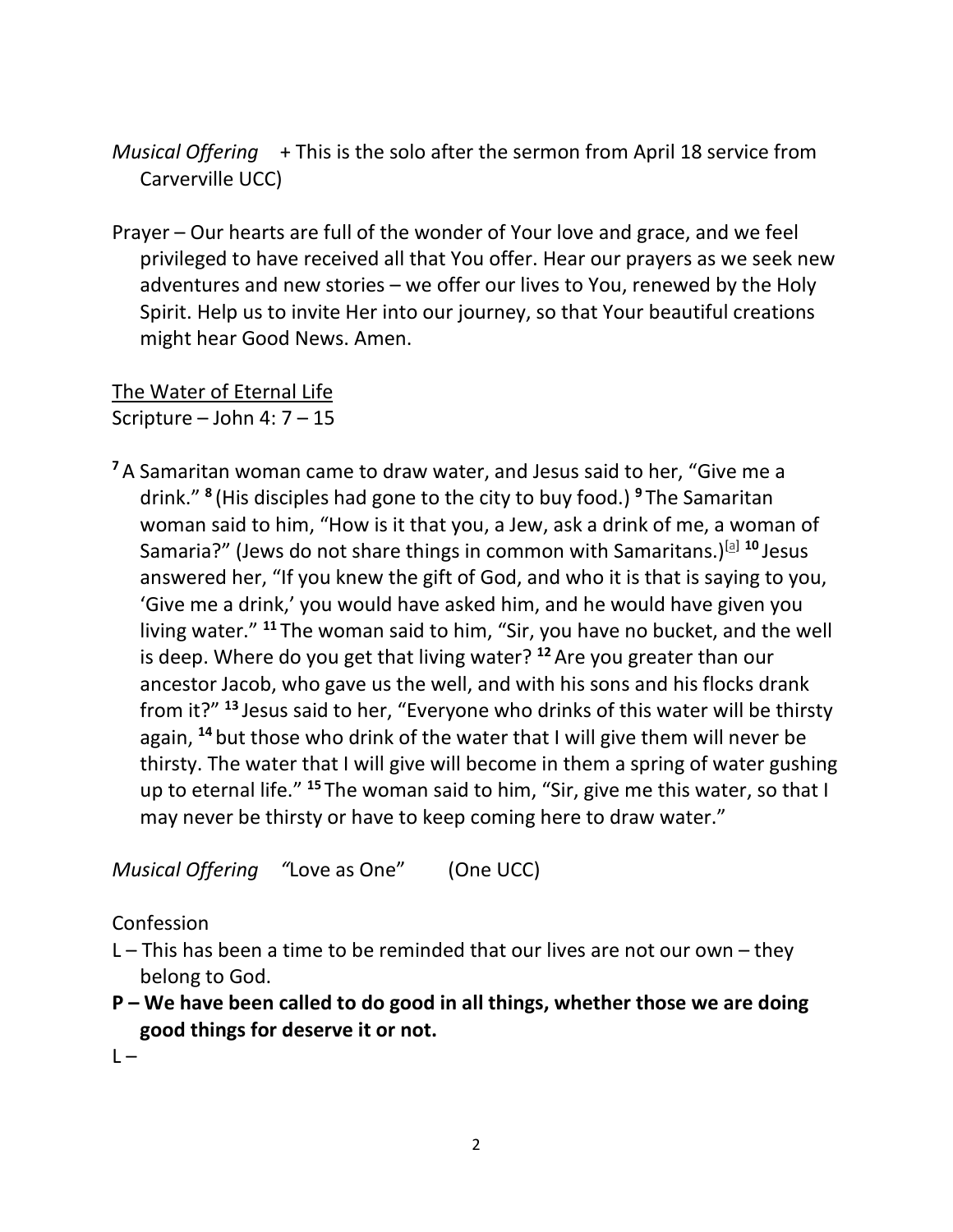Jesus Tells Her Story Scripture – John 4: 16 – 24

**<sup>16</sup>** Jesus said to her, "Go, call your husband, and come back." **<sup>17</sup>** The woman answered him, "I have no husband." Jesus said to her, "You are right in saying, 'I have no husband'; **<sup>18</sup>** for you have had five husbands, and the one you have now is not your husband. What you have said is true!" **<sup>19</sup>** The woman said to him, "Sir, I see that you are a prophet. **<sup>20</sup>**Our ancestors worshiped on this mountain, but you<sup>[\[a\]](https://www.biblegateway.com/passage/?search=John+4%3A+16-24&version=NRSV#fen-NRSV-26167a)</sup> say that the place where people must worship is in Jerusalem." **<sup>21</sup>** Jesus said to her, "Woman, believe me, the hour is coming when you will worship the Father neither on this mountain nor in Jerusalem. **<sup>22</sup>** You worship what you do not know; we worship what we know, for salvation is from the Jews. **<sup>23</sup>** But the hour is coming, and is now here, when the true worshipers will worship the Father in spirit and truth, for the Father seeks such as these to worship him. **<sup>24</sup>**God is spirit, and those who worship him must worship in spirit and truth."

*Musical Offering* "Let Your Loud Hosannas Ring" (St. Paul's, Sellerstown)

Prayer – Holy God, You see everything we have done, and You understand us. You know what we have been through, and You weep with us. You see the way sin is used to belittle us, and You weep. This day we have opened ourselves to You – to Your understanding of who we are, because You became one of us. Heal our pains that have riddled us with guilt, and move us towards the future, united in our faith as the body of Christ. Amen.

She Knows Her Theology Scripture – John 4: 25 – 30

**<sup>25</sup>** The woman said to him, "I know that Messiah is coming" (who is called Christ). "When he comes, he will proclaim all things to us." **<sup>26</sup>** Jesus said to her, "I am he,<sup>[\[a\]](https://www.biblegateway.com/passage/?search=John+4%3A+25-30&version=NRSV#fen-NRSV-26173a)</sup> the one who is speaking to you."

**<sup>27</sup>** Just then his disciples came. They were astonished that he was speaking with a woman, but no one said, "What do you want?" or, "Why are you speaking with her?" **<sup>28</sup>** Then the woman left her water jar and went back to the city. She said to the people, **<sup>29</sup>** "Come and see a man who told me everything I have ever done! He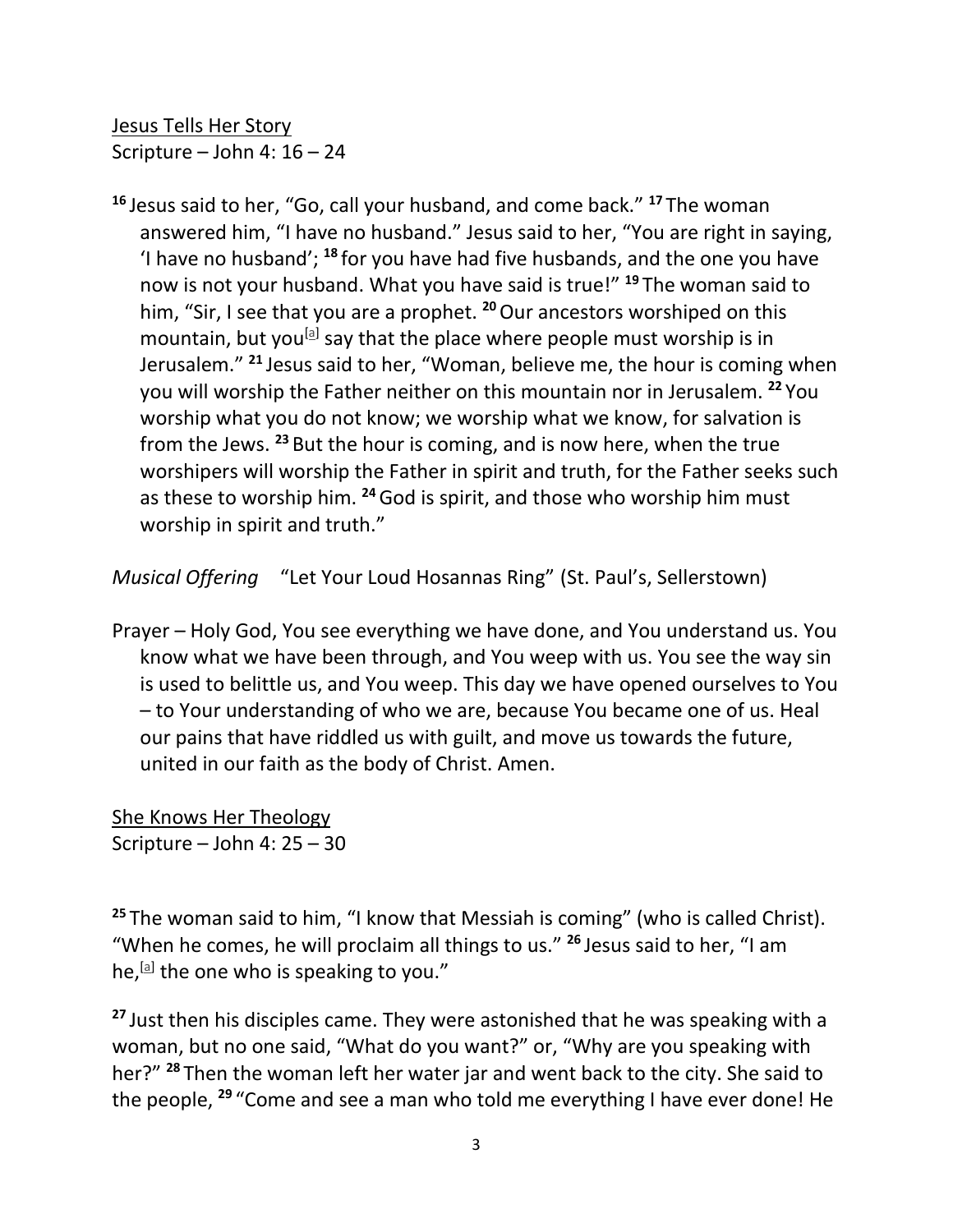cannot be the Messiah,<sup>[\[b\]](https://www.biblegateway.com/passage/?search=John+4%3A+25-30&version=NRSV#fen-NRSV-26176b)</sup> can he?" <sup>30</sup> They left the city and were on their way to him.

*Musical Offering* "Won't You Let Me Be Your Servant" (Valley Forge)

Prayer – Merciful God, we take You for granted, forgetting that few people knew who You were during Your lifetime. Nobody truly understood You, yet You patiently waited for understanding to unfold. We thank You for all who seek greater understanding of You and Your mission. We thank You for being so patient with us, for we are imperfect beings created in Your image. Teach us Your ways, so that each one of us might grow into who You need us to be. Amen.

Jesus is Fed by Doing God's Work Scripture – John 4: 31 – 38

**<sup>31</sup>** Meanwhile the disciples were urging him, "Rabbi, eat something." **<sup>32</sup>** But he said to them, "I have food to eat that you do not know about." **<sup>33</sup>** So the disciples said to one another, "Surely no one has brought him something to eat?" **<sup>34</sup>** Jesus said to them, "My food is to do the will of him who sent me and to complete his work. **<sup>35</sup>**Do you not say, 'Four months more, then comes the harvest'? But I tell you, look around you, and see how the fields are ripe for harvesting. <sup>36</sup> The reaper is already receiving<sup>[\[a\]](https://www.biblegateway.com/passage/?search=John+4%3A+31-38&version=NRSV#fen-NRSV-26183a)</sup> wages and is gathering fruit for eternal life, so that sower and reaper may rejoice together. **<sup>37</sup>** For here the saying holds true, 'One sows and another reaps.' **<sup>38</sup>** I sent you to reap that for which you did not labor. Others have labored, and you have entered into their labor."

*Musical Offering* "Spring Comes Early" (St. James, Havertown)

Prayer – We know, O God, that the fields are full of people in need of Your Good News, yet we hesitate to find ways of sharing that message with them. We have all been told Your story, and it has made us better people, yet we are too often afraid to do the same for others. We hear the story of the Samaritan woman, and pray to be empowered to be like her: to share the story of Your unending love and incomprehensible serenity. Amen.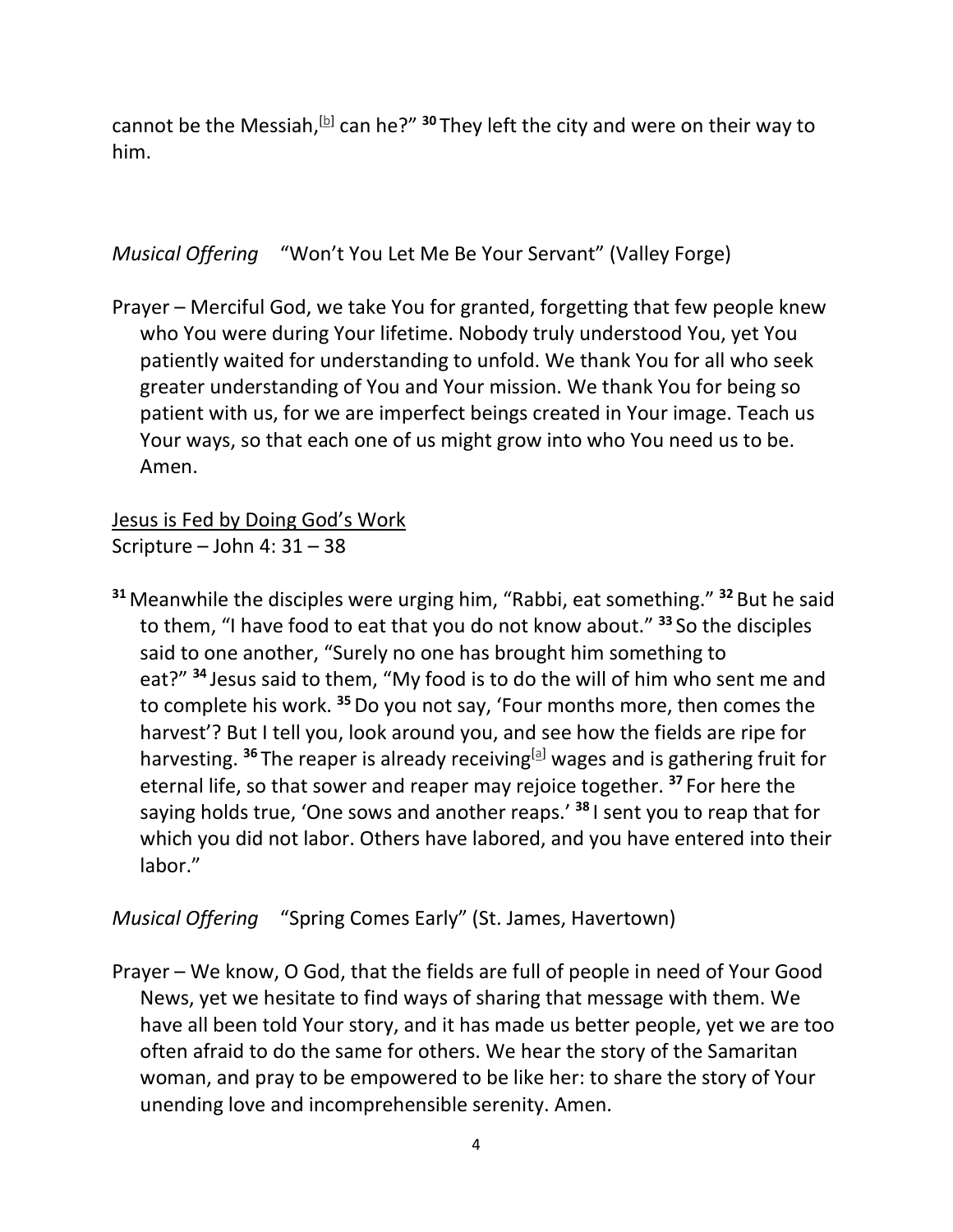The Woman at the Well is the First Evangelist Scripture – John 4: 39 – 42

**<sup>39</sup>** Many Samaritans from that city believed in him because of the woman's testimony, "He told me everything I have ever done." **<sup>40</sup>** So when the Samaritans came to him, they asked him to stay with them; and he stayed there two days. **<sup>41</sup>** And many more believed because of his word. **<sup>42</sup>** They said to the woman, "It is no longer because of what you said that we believe, for we have heard for ourselves, and we know that this is truly the Savior of the world."

Sermon – Bill

The Sacrament of Holy Communion

Pastor: We come to this table asking Jesus to feed us, asking Jesus to fill us. Jesus meets us here, knowing the full truth of our lives. Jesus meets us here, ready to love us exactly as we are. Jesus meets us here, offering us the living water.

Pastor: God be with you. **People: And also with you.** Pastor: Lift up your hearts. **People: We lift them to God.** Pastor: Let us give thanks to God Most High. **People: It is right to give God thanks and praise.**

- Holy God, all of Creation sings your praise, and we gladly join our voices in the song. You created heaven and earth, you made us in your image, and you remain faithful to us, even when we wander from your ways. You call us back to you in the booming voices of prophets and apostles and in the still small voice we discover inside when we are quiet and listen.
- In the fullness of time, you sent your Son, our Savior, Jesus Christ, who meets us where we are and knows the truth of our lives and loves and feeds us still. You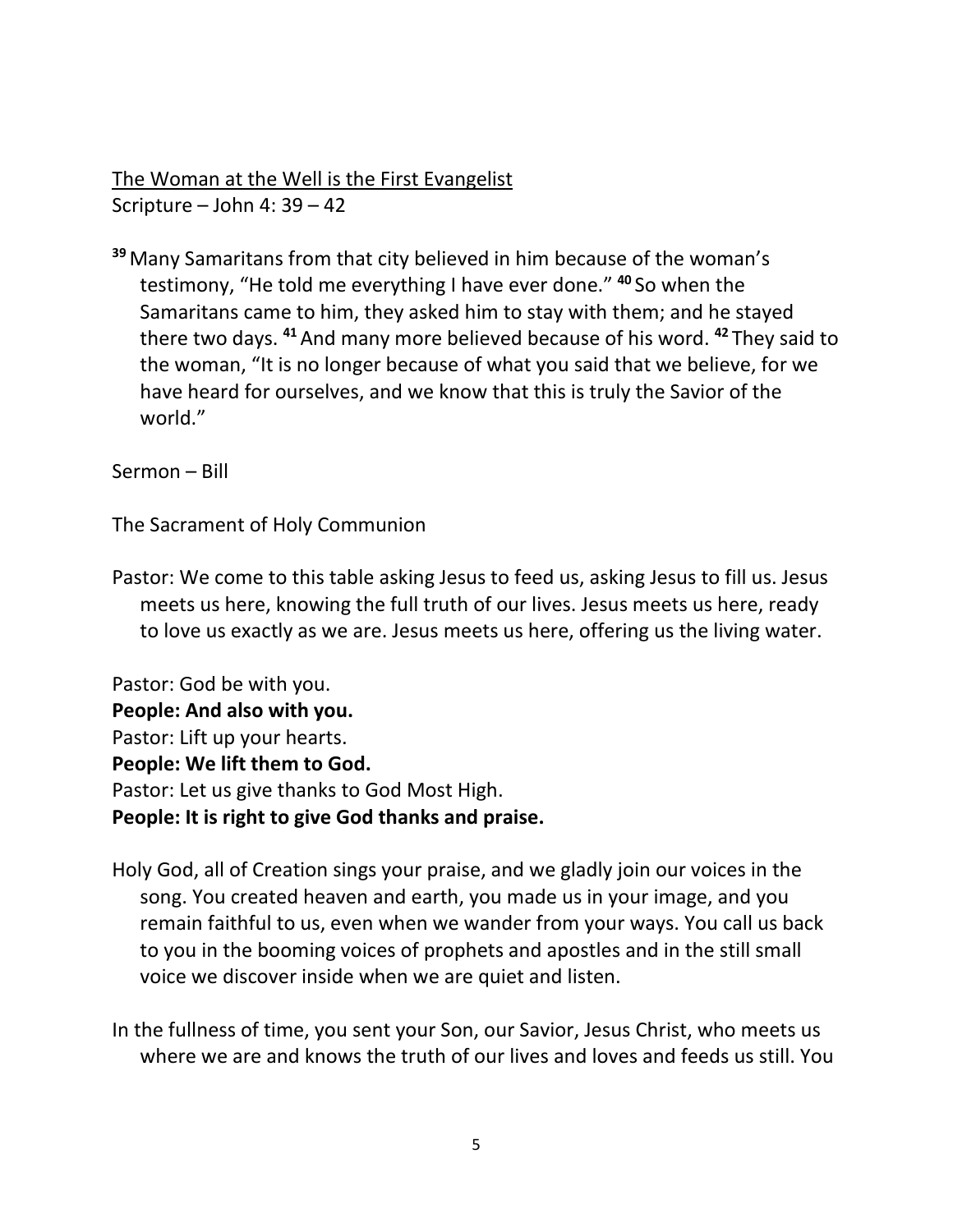call us to join in Jesus' ministry of loving and feeding others and telling the world about all that you have done.

- You have sent your Holy Spirit, and by the Spirit's movement in our lives, we offer ourselves to you as we unite our voices with the entire family of your faithful people everywhere.
- **All: Holy, holy, holy God of love and majesty, the whole universe speaks of your glory, O God Most High. Blessed is the One who comes in the name of our God! Hosanna! Hosanna in the highest!**
- Pastor: We remember that on the night of his betrayal and desertion, Jesus was sharing a meal with his disciples, he took bread, and blessed and broke it, and he gave it to them saying, "This is my body, broken for you, do this in remembrance of me."
- In the same way, after supper he took the cup, saying, "This cup is the new covenant in my blood, shed for you and for all, for the forgiveness of sin. Whenever you drink it, do this in remembrance of me."
- Our Savior gives us this bread, so that we will never be hungry. Our Savior gives us this cup, so that we will never be thirsty.

### **All: Amen. Come, Christ Jesus!**

Pastor: Come, Holy Spirit, come. Bless this bread and bless this fruit of the vine. Bless us in our eating and drinking at this table that our eyes may be opened, and that we may recognize the risen Christ in our midst, in each other, and in all for whom Christ died.

## **All: In the strength Christ gives us, we offer ourselves to you, Eternal God, and give thanks that you have called us to serve you.**

Pastor: Let us pray as Christ our Savior taught us.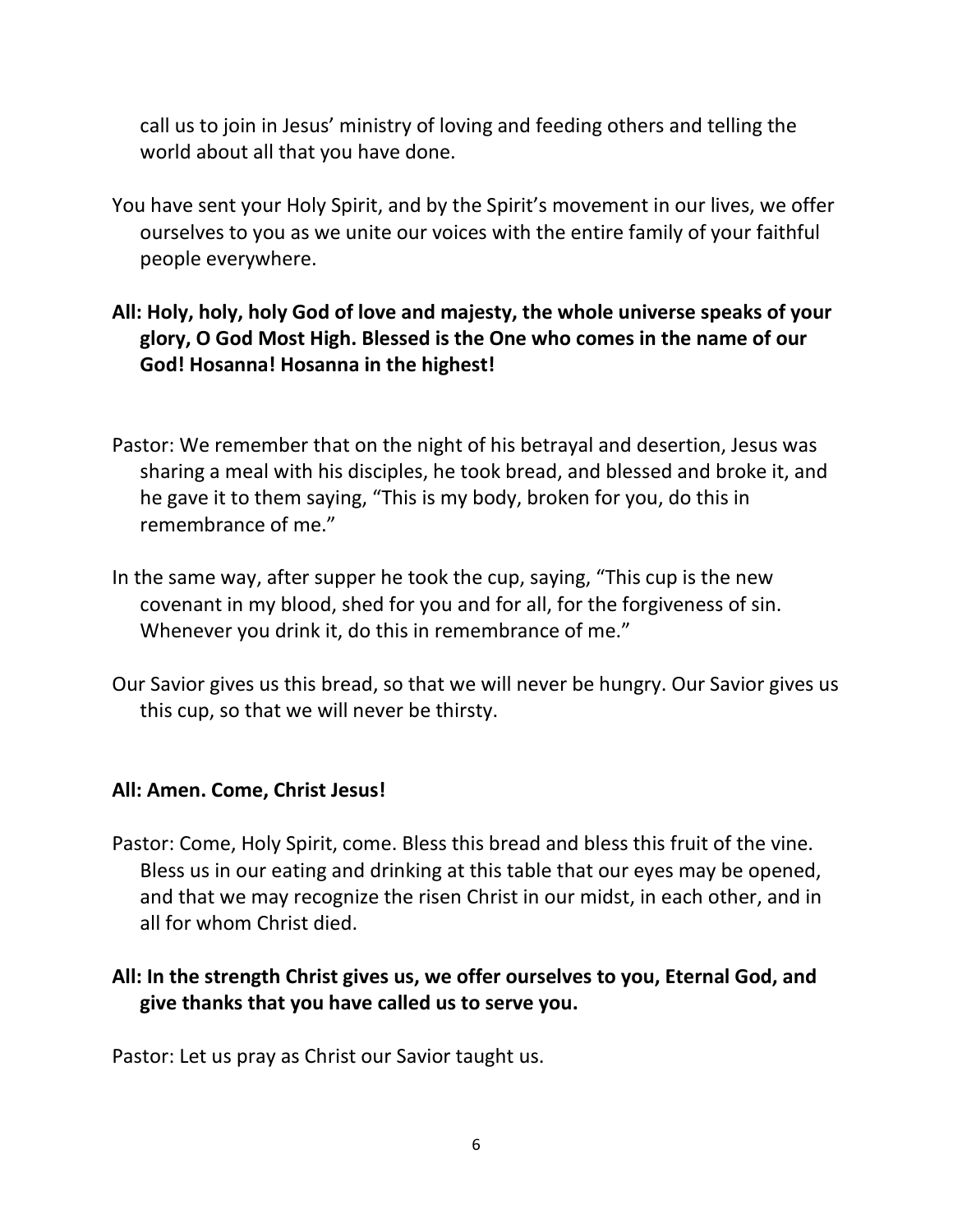- **Our God in heaven, holy is Your name. Your kingdom come. Your will be done on earth as it is in heaven. Give us this day our daily bread. And forgive us our sins, as we forgive those who sin against us.**
- **Keep us from the time of trial, and deliver us from evil. For Yours is the kingdom, and the power, and the glory, forever. Amen.**

In the breaking of the bread, we participate in the body of Christ.

In the cup of blessing which we pour out, we participate in the new life Christ gives.

These are the gifts of God for the people of God. All things are now ready.

Prayer of Thanksgiving

Pastor: Let us pray.

**All: We thank you, almighty God, for bringing us together at this Table where Jesus meets us and offers us everything that we need to face the days ahead. Filled by your Holy Word, we will go forth to proclaim your love to the world. Fed by this Holy Meal, we will go forth to feed others, in Jesus' name. Amen.**

*Musical Offering* "Power of the Cross" (Pleasantville)

Benediction

- L The woman at the well is never named, but she believes and helps convert an entire region.
- **P – No matter where you come from, or where you are on your journey, Jesus welcomes you.**
- L Jesus was tired, but He still took time for her.
- **P – We are tired too.**
- L Jesus was hungry, but He still fed her soul.
- **P – We are hungry too.**
- $L We$  are sent out to a world filled with tired, hungry souls in need of the Living Water – in need of the Bread of Life – in need of the Church.
- **P – Here we are – send us!**